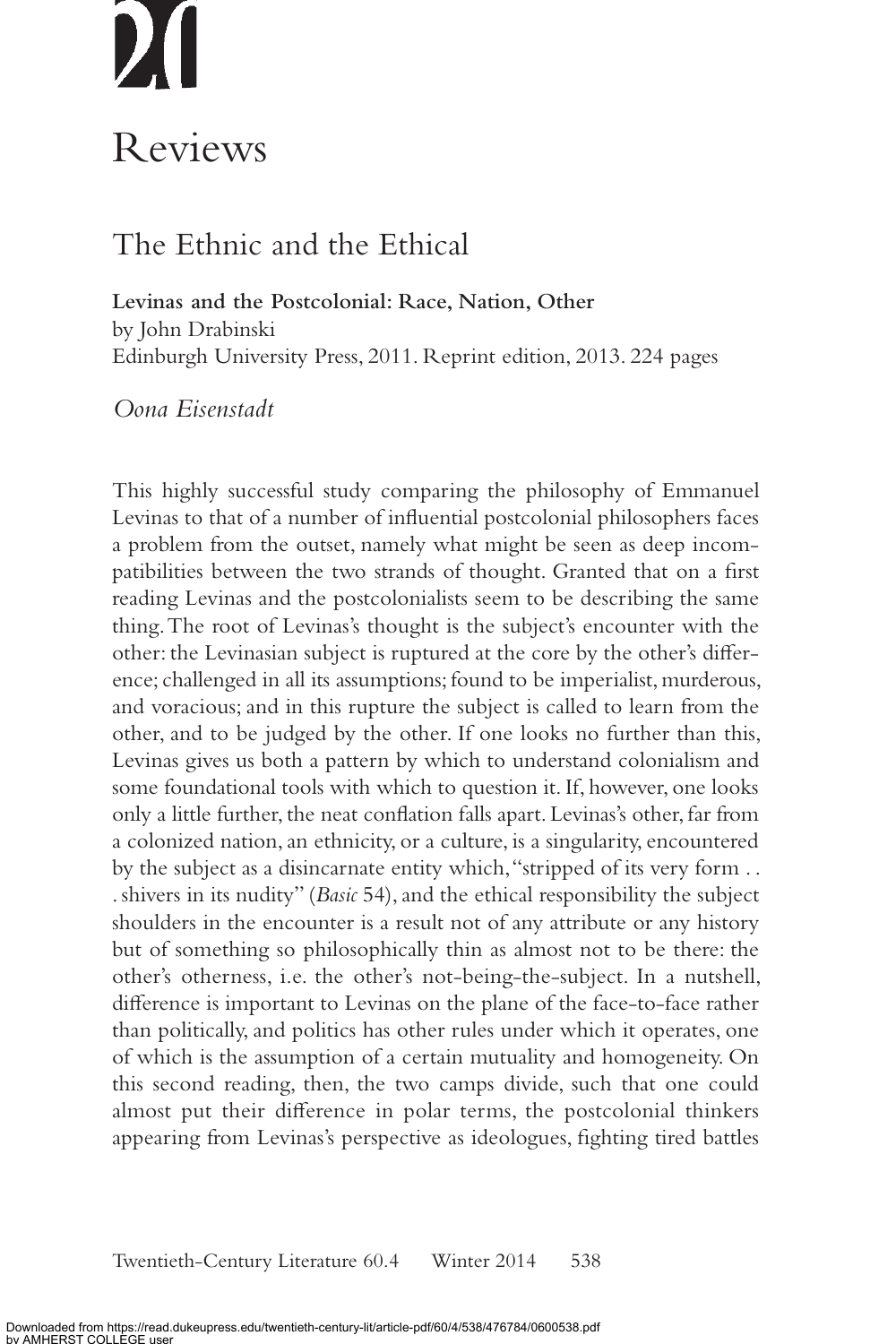### Review

between us and them, and Levinas appearing from their perspective as another Eurocentric thinker describing ethics in the abstract without any awareness of a history of global-political injustice. Levinas's other stripped of attributes is in this reading "blanched" (69) to a familiar whiteness (69).

 The first great virtue of Drabinski's book is that he offers what I want to call a third reading. Previously, in addition to some excellent work on postcolonial thought, Drabinski has made significant contributions to our understanding of Levinas's place in the phenomenological tradition, and he knows the thought well. He understands that Levinas distinguishes between ethics and politics, with ethics being the sphere in which I find myself responsible to another human being without even noticing the color of his eyes, let alone his skin; and politics being the realm in which culture, ethnicity, and history re-emerge. Drabinski sees the virtues of this position: that it allows us to speak of cultural or national differences and also of a prior difference between each human being, one that relativizes any collective identification; that it therefore acknowledges that "politics, left to itself, is tyranny" (187); that it suggests a viable pre-politics that is both originary and corrective. And he sees the pitfall of the position: that it separates the question of the ethical from the question of the ethnic, the human being from the realm of history, and thus disallows an understanding of human ethics as connected to personal and historical violence grounded in global economics. Drabinski knows that a reading of Levinas that conflated him with the postcolonialists, such that the colonizing nation found itself commanded by the colonized, or forced into an ethical response to the subaltern, would no longer be Levinas. He therefore puts the camps into dialogue from positions that remain distinct and authentic. And, remarkably, a kind of compatibility gradually emerges in complex ways. Drabinski shows us that, as long as we resist the conflation of the two strands of thought, we can place them in productive conversation with each other.

 In general Drabinski stages the dialogue in such a way that Levinas's account dominates phenomenologically while the postcolonialists dominate politically, which means that Levinas can fruitfully push the postcolonialists' analysis of the structure of the subject's experience of the world, while they can fruitfully push him on the results of that structure. In the clearest possible terms, Drabinski's Levinas tends to show the postcolonialists a rupturing ethics that is already there as an underdeveloped axiom of their work, while his postcolonialists help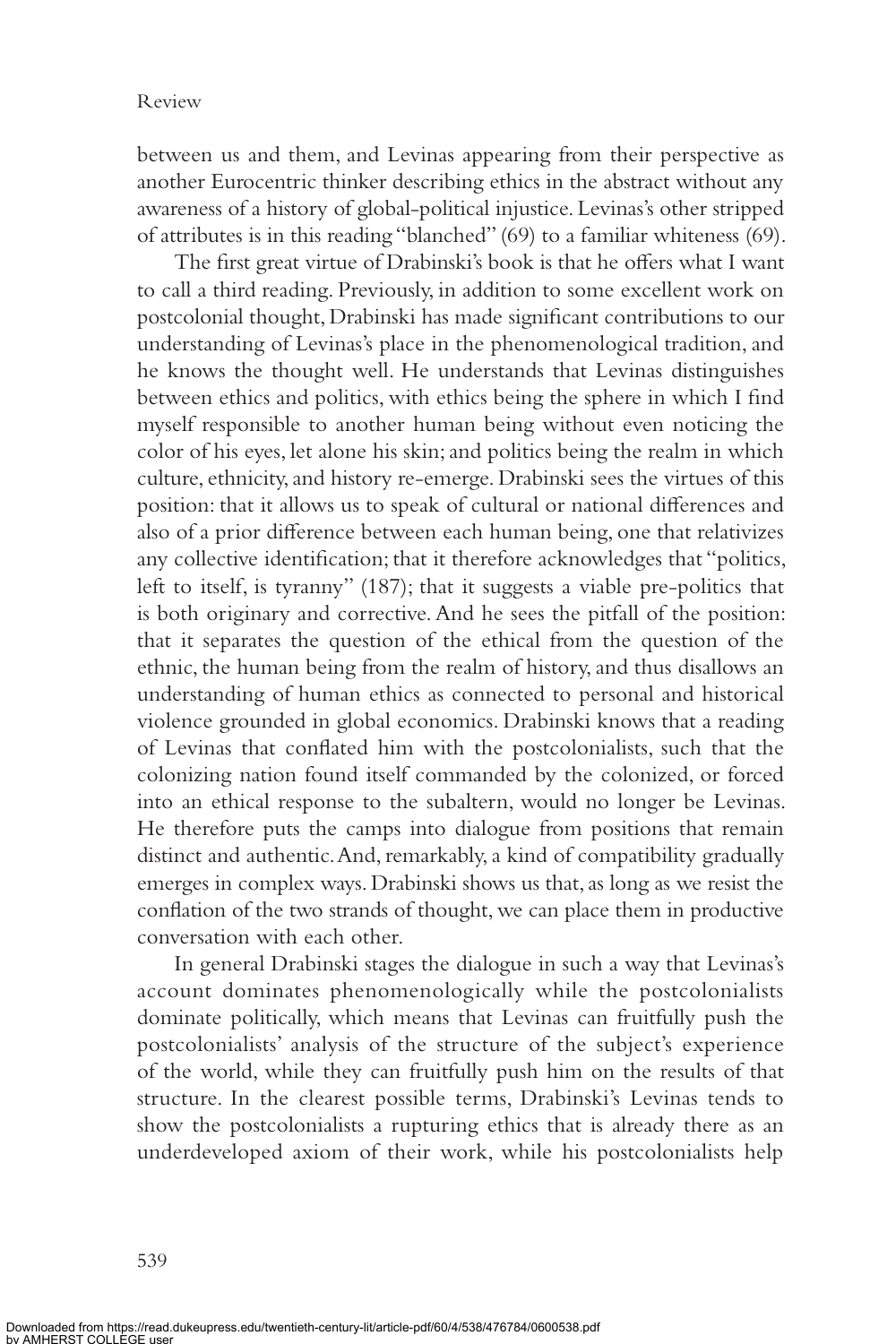Levinas draw from his work certain logical extensions, political paths that he sometimes explicitly rejects but need not. Thus Levinas's thought operates as postcolonialism's "unthematized cornerstone," even as the postcolonialists show us a way to "decolonize Levinas" (2).

 Drabinski's argument regarding Gayatri Spivak in Chapter Two provides an example of how this works in practice. Drabinski opens by narrowing his focus to epistemology, on which plane a direct correlation between the two thinkers is possible. For Levinas, the other fractures my totalizing gaze, revealing my stance in the world as an intentionalist egomania; for Spivak, the subaltern fractures the encompassing gaze, revealing it as an imperialism. In the work of both thinkers, then, we find an epistemology that is fundamentally relational and also two-fold, where the other/subaltern not only evades theory, but calls theory into question by the very movement of evasion. Moreover, for both thinkers this epistemology spills out immediately into an understanding of language, where Levinas speaks of thematizing speech and Spivak of essentializing speech. For both, this quality of language is unavoidable; it is the manner of all representation. And, for both, the betrayal of relation that is therefore inherent in language pushes toward a call for justice. The way in which this call emerges, however, differs for Levinas and Spivak. To see this, we can begin by postulating, with Levinas, a saying that underlies all speech—a saying that exists at the heart of the said as an openness to the other, already rupturing the speech's theme which is thus revealed as a false coherence, or a violence. We can counter, with Spivak, that to postulate the saying-in-the-said is to offer a dialectic that would ultimately remain monolingual: one language, always already incorporating rupture but precisely because of this also inoculated against rupture. We can then turn back to Levinas for at least a partial acceptance of re-thematization, of using new stories against old ones, violence against violence, to which Spivak responds that one cannot combat an imperialist essentialism with a "nativist continuity" (qtd. in Drabinski 72).

 This conversation, I should say, is not quite the way Drabinski lays the matter out: he is much more elegant. I am trying to show as quickly as I can the way Spivak emerges in Drabinski's chapter as adept at blocking every means of escape from the problem of epistemological violence. Seen through her eyes, Levinas's saying-said emerges as a symbiosis: the saying-said is already tantamount to the idea of re-thematizing, or pitting violent said against violent said. Her insistence on a non-speaking,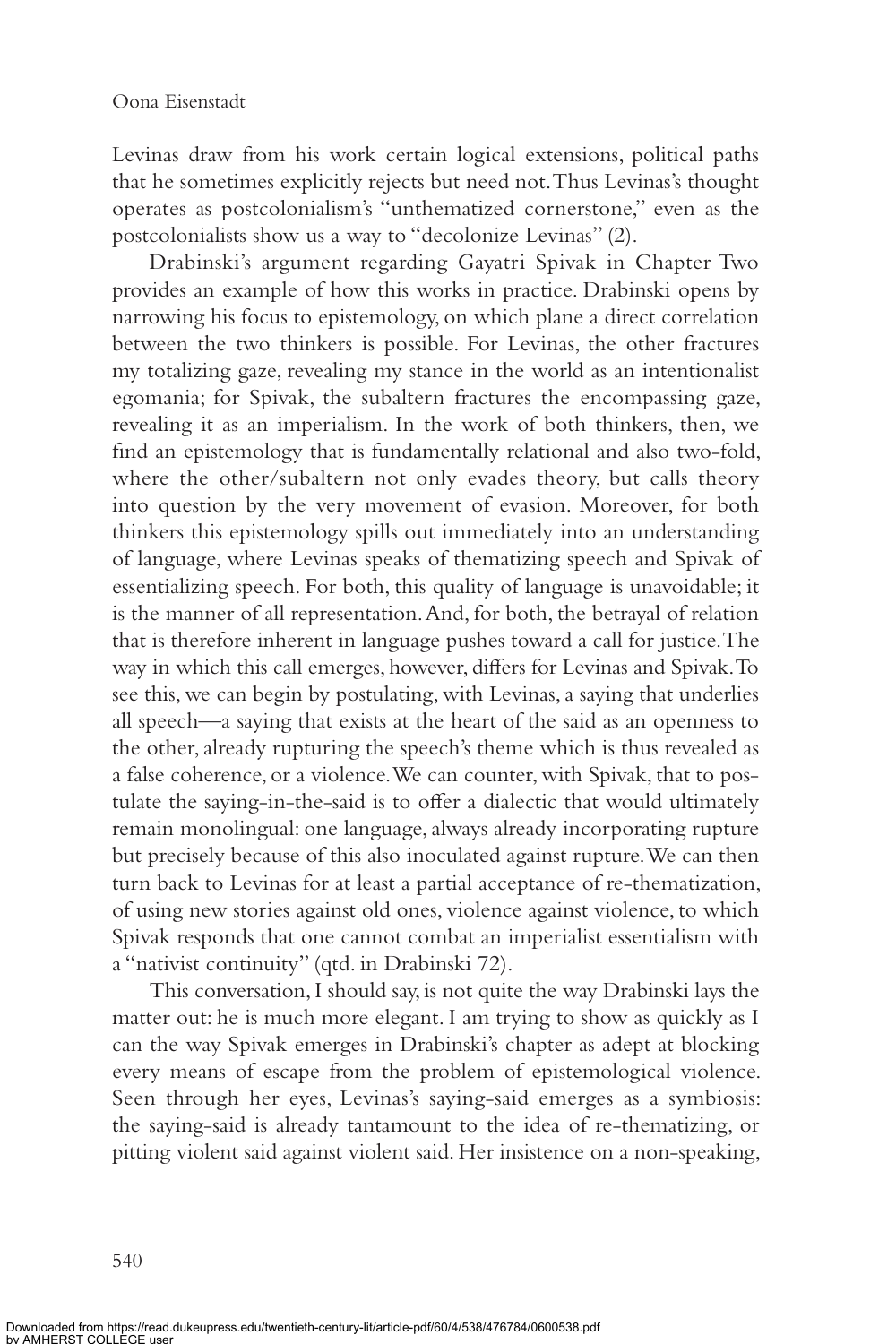### Review

effectively faceless subaltern, which Drabinski describes as "a cipher who ciphers every theorization of her place" (76) thus goes much further than Levinas does: if he has found the figuration for what cannot be inscribed into a narrative of epistemological violence, she has found the figure itself. And yet the figure is ineffective. And so we turn, finally, back to Levinas, whose lens allows us to see the significance of the moments where Spivak reaches out for a justice that is impossible in her world. Read back through the idea of saying-and-said—in which the saying, before it is caught in a monolingual dialectic, is the impetus of all speech—these moments appear not suddenly, not just as a result of Spivak's stance, but as its very ground.

 As the preceding summary suggests, Drabinski's book goes much deeper than many shorter studies that have appeared in recent decades criticizing Levinas's Eurocentrism. The central problem is that while Levinas provides a strong critique of the West as totalizing, he tends to locate the source of that critique within the West, such that the "Greek" thrust of European thinking defines and classifies, imposing ontological and historical order, while the "Hebrew" thrust calls the Greek totalization into question, deontologizing and dehistoricizing, putting questions in the place of definitions. Certainly this is already a somewhat fruitful dynamic: Drabinski draws out the usefulness of the idea that "every ethical subject is a Jewish mother" (36). But it is not as useful as one might think. It is not really the case, for instance, that Levinas saw the Hebrew tradition as un-Western, and therefore that his Greek/Hebrew schema gives us a model of the West and its other which can be extended to the West's other others. In fact, for Levinas "the Greek and the Hebrew [are] forces at tension, yet also constitutive of a unity of the West and Westernness" (44)—a whole that has already, arguably, subsumed its parts. When Levinas says in an interview that "the Bible and the Greeks present the only serious issues in human life; everything else is dancing" (*Is* 164)—a frankly awful statement no matter what context it is read in—he makes the problem of whole and part perfectly clear. Thus one of the tasks that Drabinski takes on must be to "decolonize" Levinas, that is, to wrench apart his figural West. He does this by questioning the figuration with material, historical experience.

 It is probably through his discussion of Edouard Glissant's theory of "entanglements" that Drabinski offers his most notable contribution to the question of Levinas's Eurocentrism, and thus his most notable act of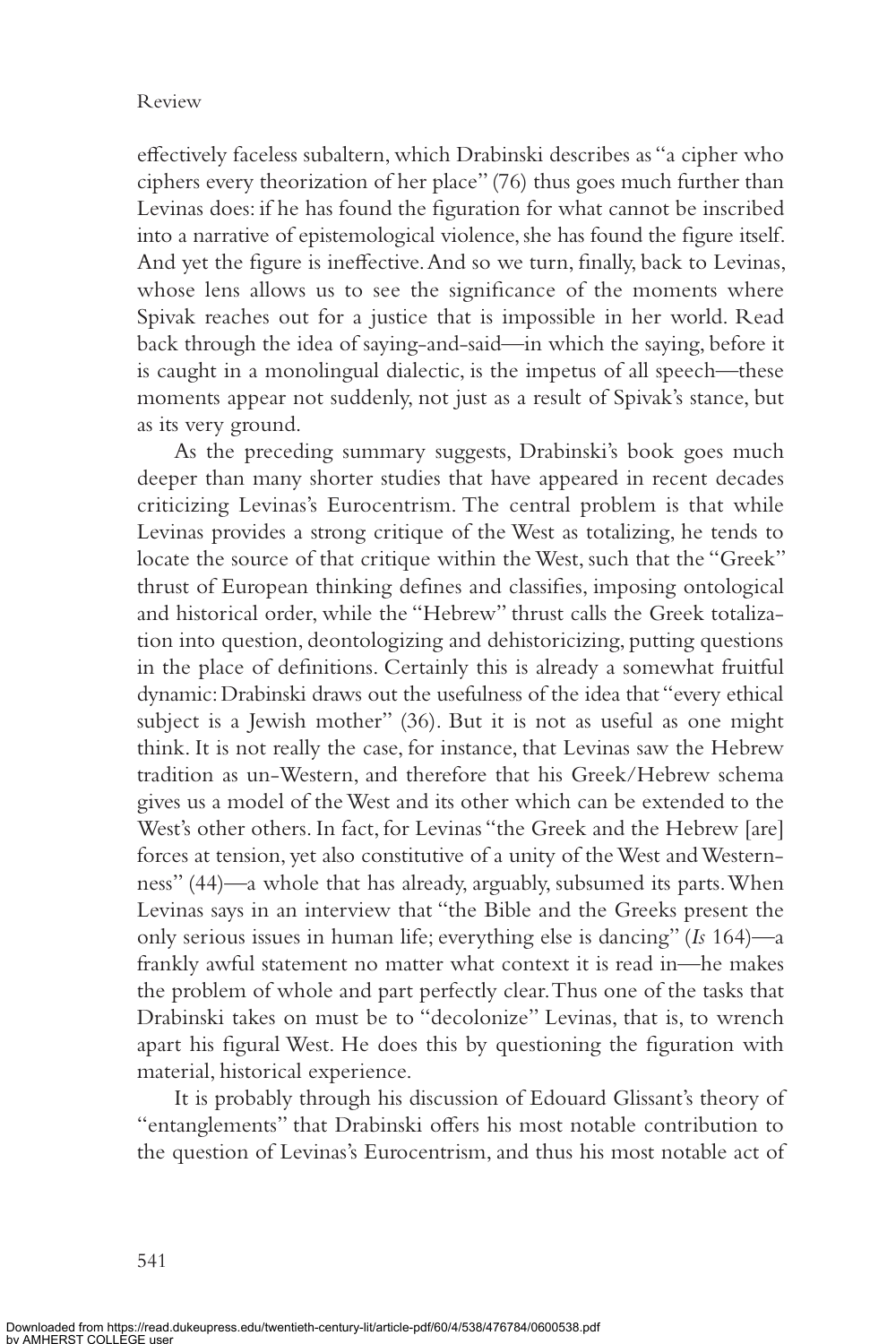decolonization. In this discussion one of the premises of the book rises to the surface and is given central attention, namely that the West is ruptured not so much by the Bible or a Hebrew cast of thought but by an unthematized history of non-European resource use, and particularly non-European labor. Having expounded on how Levinas's ethical thought rests on entanglements—maternity, fecundity, filiality, ethics—Drabinski reminds us that "though the Greek-Christian and Judaic elements of European culture certainly describe and account for much of what we call 'Europe,' there is also the now five-plus centuries-long entanglement of Europe with the Americas—and indeed the globe as such" (160). It has been said by several scholars before Drabinski that since Levinas gives us ground on which to criticize the West, the critique of Levinas' own West can be understood as a Levinasian project. Here, I think, Drabinski comes closer than others to explaining why this is so. It is not only that exploitation is unjust and therefore to be combated. It is that a history of non-European labor is Europe's other-in-the-same.

 The question of Europe calls forth much further work in this book, the better part of which—at least as it pertains to Levinas—invoves a re-thinking of the ethics/politics distinction, the distinction that allows us to preserve a kind of colorblindness in the ethical realm, where each other human being appears as a singularity without attributes, while allowing questions of ethnicity and culture their due in the political realm. I said earlier that Drabinski maintains that distinction, understanding it as necessary to Levinas's thought. Now I will qualify that statement, for in fact Drabinski does argue, in a limited way, for the distinction's incoherence. This argument is one of several in the book that focus on Levinas alone, analyzing him in his own terms; in this case the topic is the relationship between his two major works. *Totality and Infinity,* Drabinski shows, treats the body extensively, but in ways that often do not connect embodiment to ethics. This is corrected, he argues, in *Otherwise than Being,* which offers us a more embodied ethics (in this way returning to Levinas's early work of the 1930s). And yet, in *Totality and Infinity,* the body has attributes, while in *Otherwise than Being* those attributes are mostly missing. Drabinski argues, I think rightly, that the two books are fundamentally philosophically compatible. Are we therefore not called to see the embodied ethics of *Otherwise than Being* as involving attributes—such as perhaps skin color, or cultural adornment? Granted that one can imagine an abstract maternal, an abstract filial, even an abstract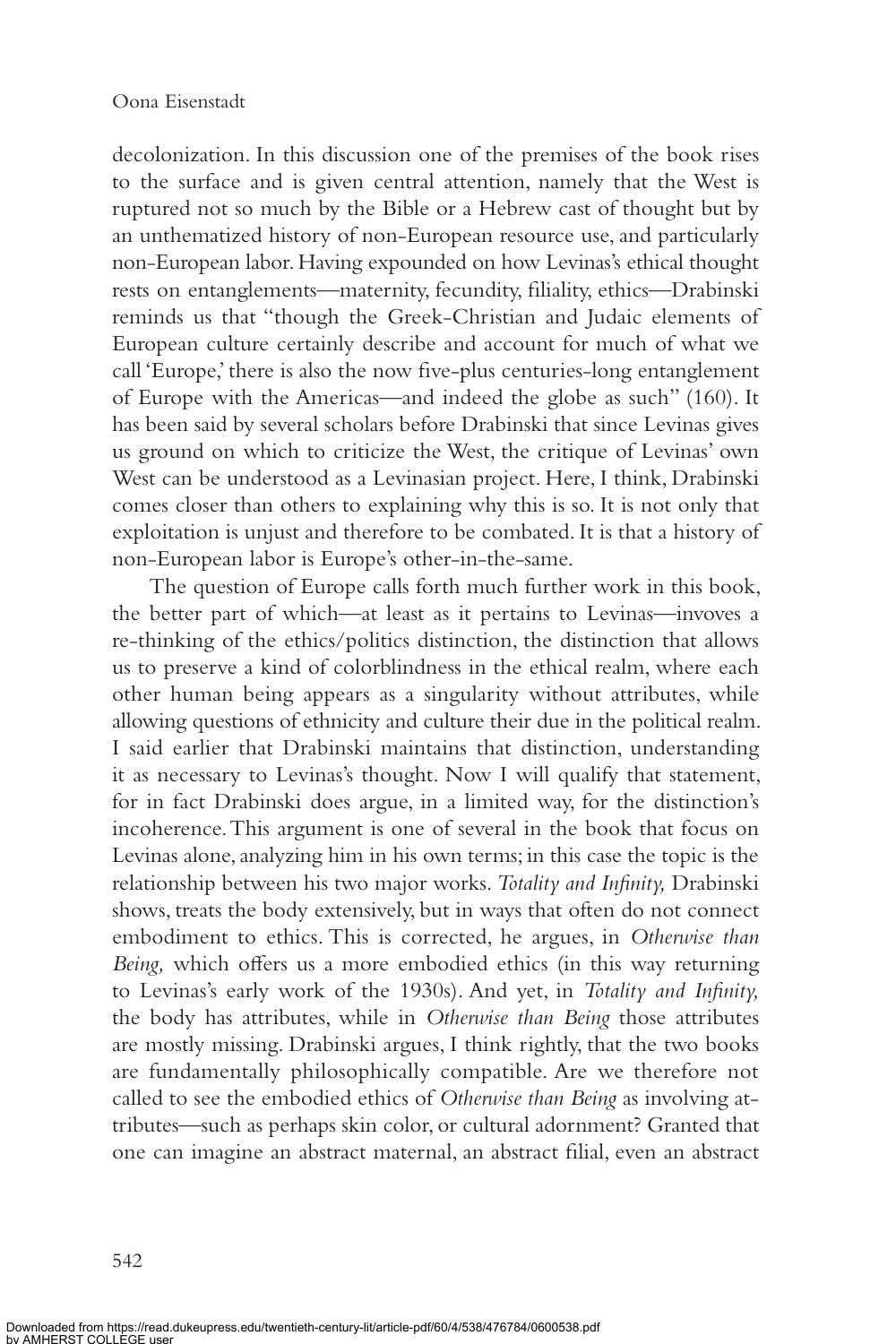body. Nevertheless, the body that takes the other's space and eats the other's food, and the body that is vulnerable or starving, that can be hurt or taught—these are bodies with attributes. The argument here is that the need for attributes to specify the subject's obligation to the other—a need that Levinas acknowledges (Drabinski 120)—is not secondary, but built into the structure of human intentionality. Thus, before Derrida shows us that ethics is political—arguing, as Drabinski puts it, that "the command to welcome the widow, orphan, or stranger . . . is already implicated in a political world" (189)—Levinas has shown us, via the interplay between his two major works, that the apparently political is phenomenological (41). This argument may or may not be convincing to students of Levinas, though all of them, I think, will find it compelling. I include it to show how Drabinski works to draw the fissures he finds in Levinas's argument from Levinas himself.

 Let me return, in conclusion, to the three readings of Levinas I postulated at the beginning of this review. Enrique Dussel's book *The Underside of Modernity* describes the way Levinas awakened him to the problem of injustice, allowing him to criticize colonial Europe, but also the way in which Levinas's work failed to provide a template for political action. "Levinas," Dussel writes, "showed us how to formulate the question of the irruption of the Other, but we could still not develop a politics . . . a new Totality. This critical-practical questioning of a new Totality was exactly the question of 'liberation.' With this Levinas could not help us" (81-82). What I called the second reading—and this is how most good readers of Levinas read him—would see this as the place where Levinas and the postcolonialist part company: the postcolonialist must think concretely about regimes and must therefore develop models for new political totalities, while Levinas's thought at its best will only allow us to criticize any given totality. Drabinski's reading, i.e., what I called the third reading, does something else. Rather than suggest that Levinas's thought provides such a template, it draws out of the postcolonialists a Levinasian ambivalence about creating a new totality. We have seen this in Spivak, and had a glimpse of how it might also be true of Glissant's entanglements. The climax of this thrust of the book, though, comes in the chapter on Homi Bhabha, where Drabinski teases out what I would call a weak messianism in Bhabha's thought, a concept of futurity that remains undefined, an exile that is not premised on a longing for homeland, and a history that need not circle back to its origins. This thought Drabinski names "Tangiers,"